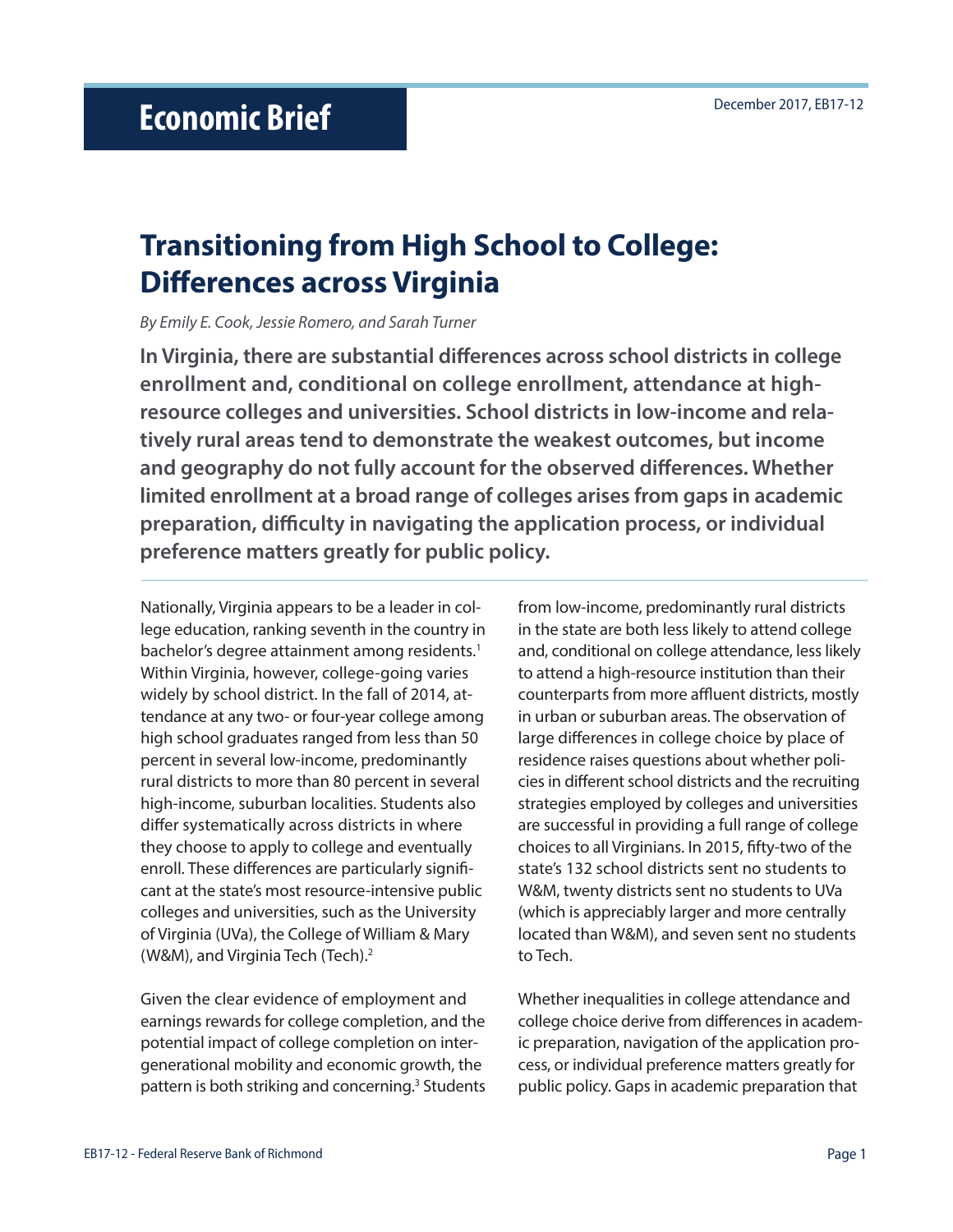generate differences in college choice should prompt scrutiny of achievement gaps at the district level. Additionally, student "selection" into different college types may arise from information barriers or from differences in guidance from counselors, teachers, and parents in the application process. Finally, preferences that may vary by community, such as a desire to be close to home or to attend institutions with familiar cultural dimensions, should not be discounted.

This *Economic Brief* sets forth some facts about the matching of students to colleges and universities with the aim of understanding the primary explanations for wide differences in college choice by community. A starting point for this analysis is a survey of the supply of higher education in the state, including evidence on the variation in outcomes and resources at Virginia higher education institutions. The brief then presents evidence on the college choices made by students at the district level. Salient questions concern whether there are barriers to college choice that could be addressed by public policy, collective university action, or further research. While there are a number of opportunities for policy innovation, the challenges in helping students and their families navigate college choice are substantial and defy quick fixes.

#### **The Supply Side of Virginia Higher Education**

Like many states, Virginia boasts a wealth of postsecondary options, including world-class research institutions, high-quality public and private liberal arts institutions, and other schools of varying admissions difficulty and quality.4 This "thick" market for colleges



**Figure 1: Graduation Rates and Instructional Expenditures per Student**

**Notes:** The figure shows the relationship between graduation rates (within 150 percent of normal time to graduation) and instructional expenditures at two-year and four-year colleges and universities in Virginia. Both metrics are derived from the National Center for Education Statistics Integrated Postsecondary Education Data System. Instructional expenditures include expenses associated with large medical schools at UVa and Virginia Commonwealth. Due to space constraints, not all institutions are labeled.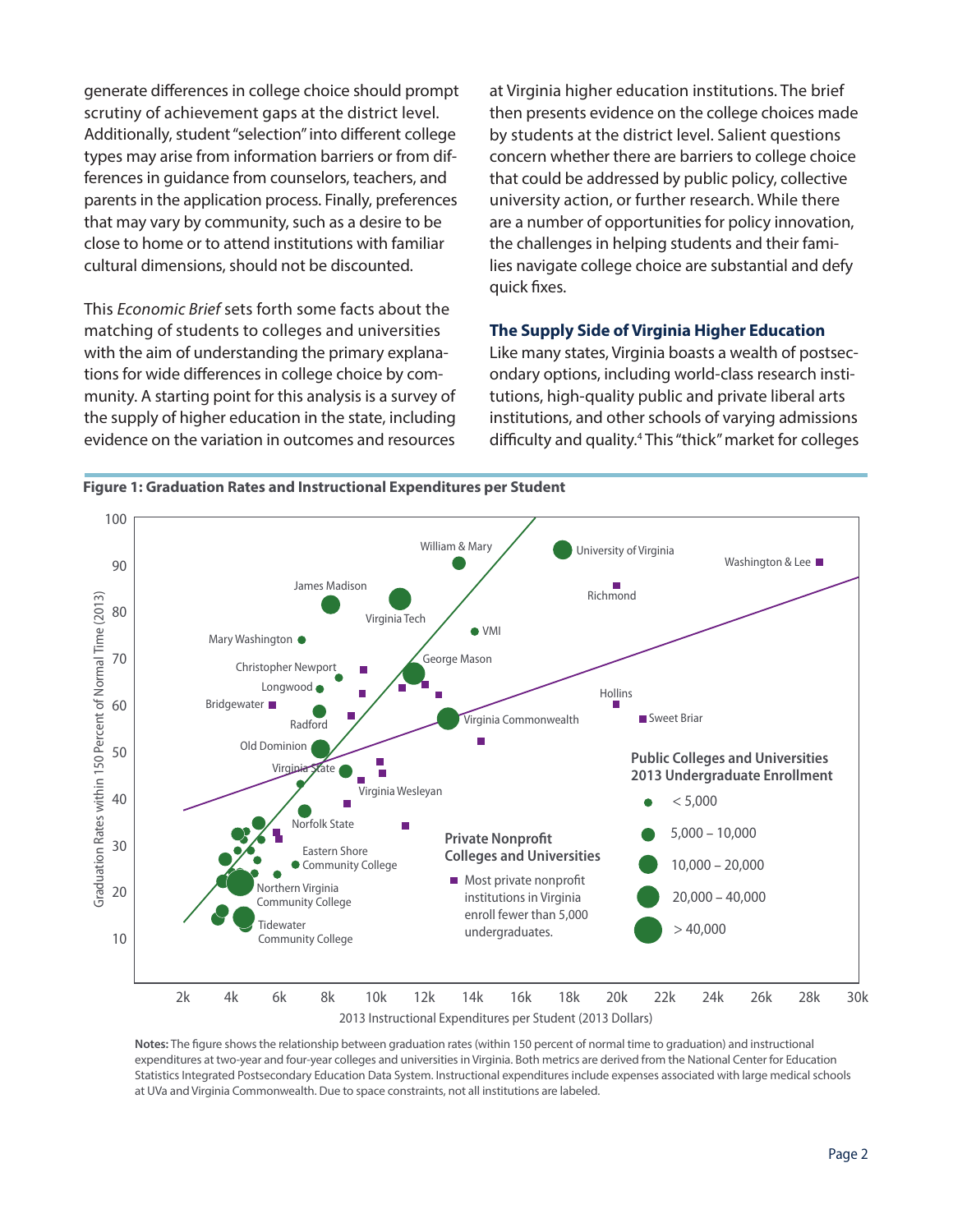and universities yields two main benefits. First, students have a great deal of choice and thus have the opportunity to match their individual preferences with colleges' offerings. Second, competition among institutions for students should enhance the quality of collegiate offerings.<sup>5</sup>

As seen in Figure 1, there is a strong relationship between an institution's resources, as measured by instructional expenditures, and graduation rates, both at public and private colleges. The relationship is strongest within public institutions. There is also substantial variation in resources and graduation rates. Instructional expenditures range from less than \$4,000 per student at some community colleges to \$28,500 per student at Washington & Lee University, while graduation rates range from less than 15 percent at some community colleges to 93 percent at UVa. The correlation between institutional resources and graduation outcomes reflects both the benefits of greater resources and the observation that well-prepared students are more likely to attend colleges with high resources per student.<sup>6</sup> To the extent that the differences in outcomes are generated by institutional characteristics or institutional resources, the choice of which college to attend is consequential.

In recent decades, Virginia's top institutions have become more selective, more academically competitive, and more willing to increase their expenditures per student. According to the College Board's Annual Survey of Colleges, from 1996 through 2012, admission rates at Virginia's four-year, public institutions decreased from a median of 78 percent to a median of 67 percent; their student bodies' average SAT (math and verbal) scores increased from a median of 1070 in 1996 to a median of 1140 in 2012; and instructional expenditures per student grew from a median of \$6,900 in 1996 to a median of \$7,900 in 2012 in constant 2015 dollars. (See Figure S1 in the [supplementary slides](https://www.richmondfed.org/-/media/richmondfedorg/publications/research/economic_brief/2017/pdf/uva_supplementary_slides.pdf).)

In addition to these general increases at Virginia's four-year, public institutions, the differences across universities have widened. For example, the difference between the minimum and maximum instructional expenditures per student was approximately \$8,500 in 1996 but was \$10,000 in 2012. This widening distribution, particularly among public colleges



College Enrollment Rates Sorted by Deciles among Virginia School Districts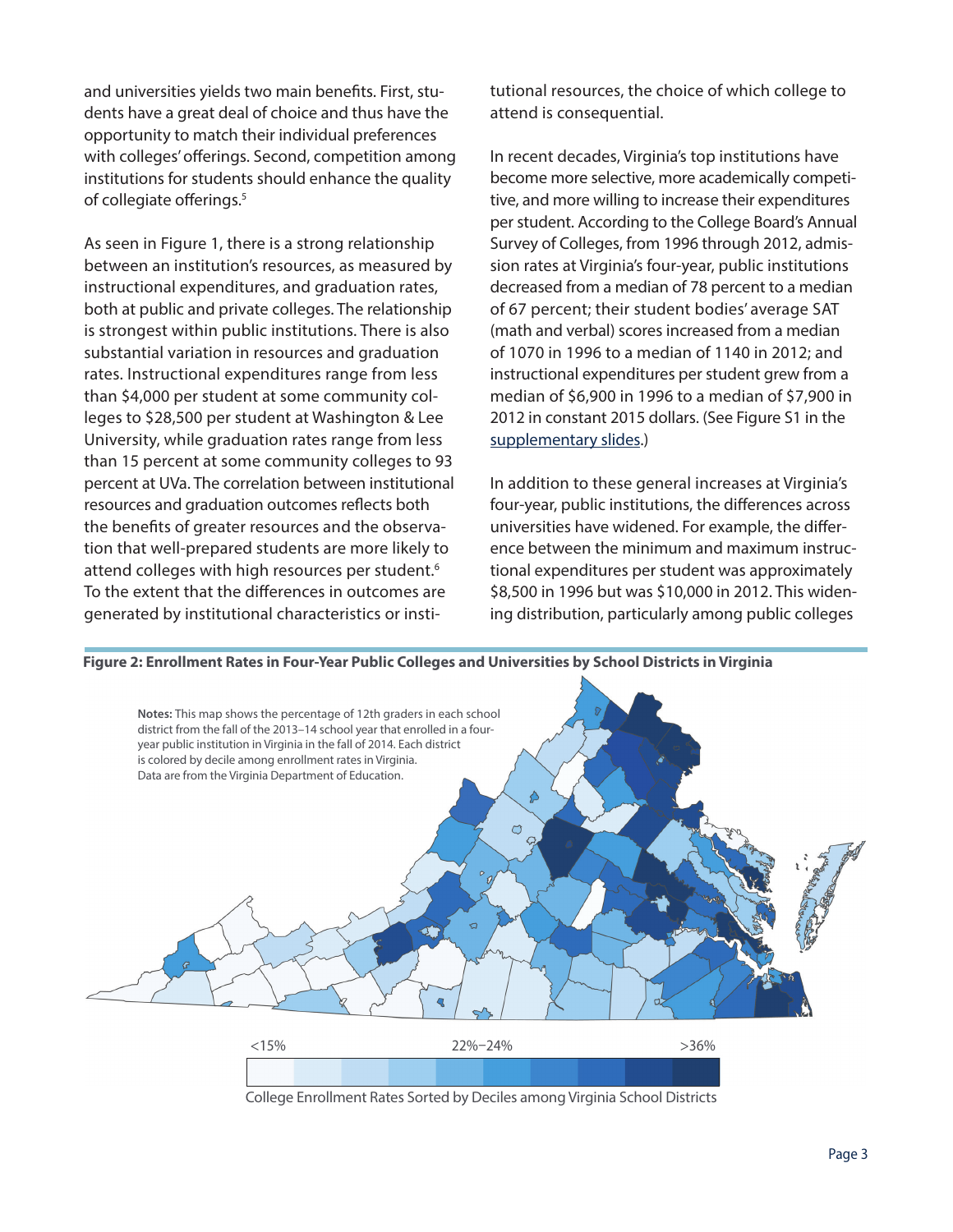and universities, underscores the need to understand how students choose colleges.

#### **College Going and College Choice in Virginia**

Where students grow up in Virginia predicts both whether they will attend college and where they will enroll. As noted, district enrollment rates in any two- or four-year college range from less than 50 percent to more than 80 percent of high school seniors, while enrollment in four-year, public institutions varies from 5 percent to 55 percent. Geography and proximity to a four-year college or university help explain the variation; to the extent students are reluctant to move away from home to attend residential colleges and universities, students in more densely populated markets often have more college options.<sup>7</sup> As Figure 2 shows, the districts with the highest enrollments in four-year public institutions include those in northern Virginia and several in southeastern Virginia. The districts with the lowest enrollments are concentrated in the western and southwestern regions of the state. Community college enrollment rates are relatively high in the southern part of the state, where the four-year residential options are limited. Beyond the structural reasons for low application rates in small districts, it is important to note that the year-toyear variation of enrollment rates will be greater for small districts than large districts, so one might expect to see somewhat greater representation of small districts among those with the lowest (and highest) enrollment rates.

Postsecondary institutions differ in the extent to which they serve local, regional, or statewide markets. And several Virginia institutions draw undergraduate and graduate students from across the nation as well as from abroad. The "charter" institutions in the public sector — UVa, W&M, and Tech — might be expected to draw students from across the state. Yet, evidence shows that the percentage of high school graduates enrolling in these institutions is not equally distributed, with higher concentrations in high-income and relatively urban districts.



**Figure 3: University of Virginia Enrollment Percentages by School District and Median Income**

**Sources:** Virginia Department of Education, the State Council of Higher Education for Virginia, and the U.S. Census Bureau's American Community Survey

**Notes:** The figure shows the relationship between median income and the percentage of 12th graders who enrolled at the University of Virginia from each school district. All but two districts that had zero enrollment at UVa did have students who applied. Due to space constraints, not all districts are labeled.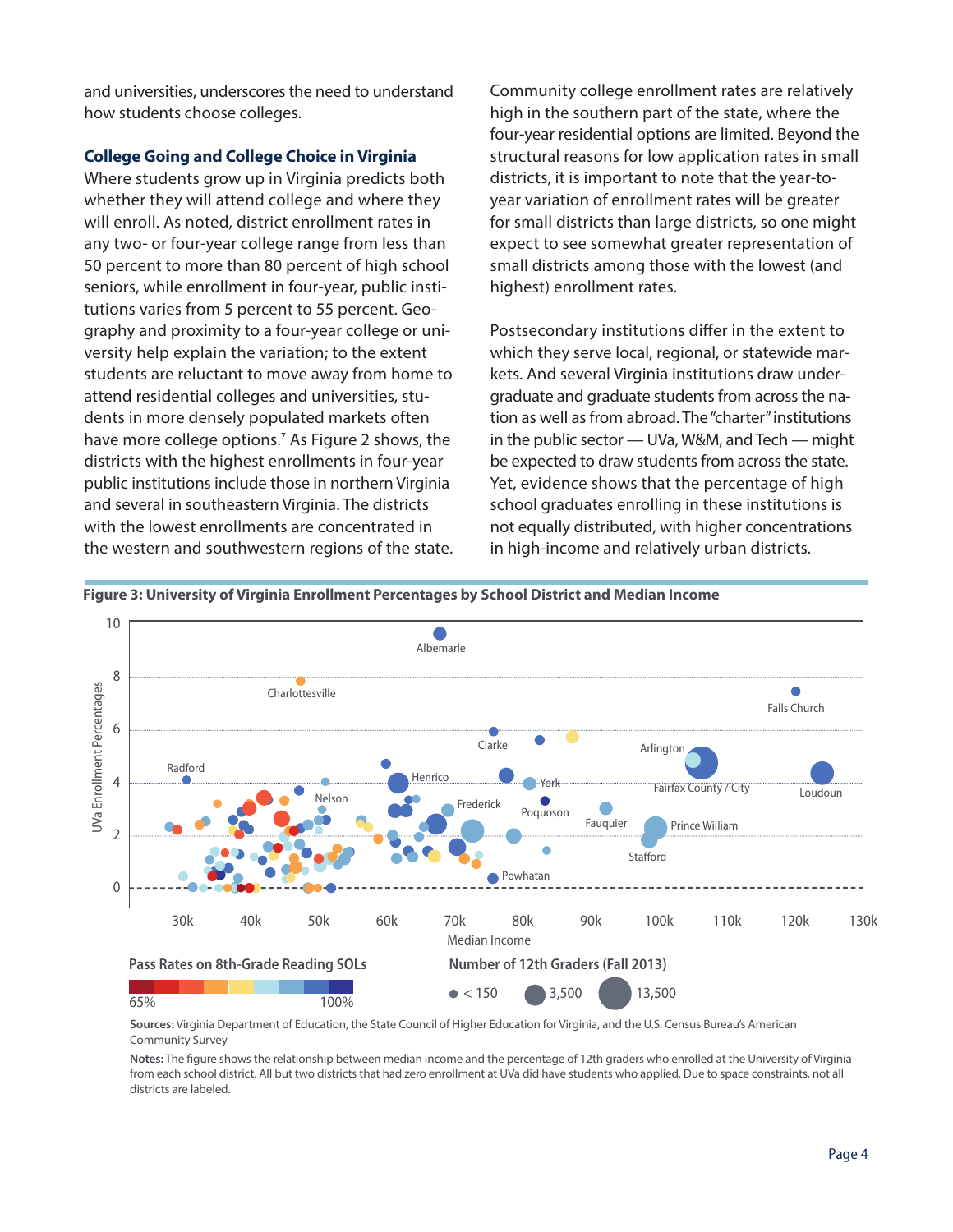Looking at applications and enrollment by individual institution provides a more detailed look at the variation in college choice. Figure 3, for example, highlights the strong relationship between median income and enrollment at UVa for the 2014–15 academic year. Among students from the relatively wealthy northern Virginia districts of Fairfax County (including the city of Fairfax), Loudoun County, Arlington County, and Falls Church, between 4 percent and 7 percent of high school seniors enrolled at UVa, while students in most other districts enrolled at rates around 2 percent. The same northern Virginia districts also had relatively high application rates. (See Figure S2 in the [supplementary slides](https://www.richmondfed.org/-/media/richmondfedorg/publications/research/economic_brief/2017/pdf/uva_supplementary_slides.pdf) for application data.)

Yet, in two districts, Surry County in the southeast and Scott County in the southwest, no student applied to UVa. These districts, along with others in the bottom left corner of Figure 3, have low application and admission rates, along with relatively low income levels. Measured academic performance

captured by pass rates on the standards of learning (SOL) reading tests given to all eighth graders does explain some of the differences among districts in applications and enrollment. Nevertheless, there is substantial variation in performance among districts that send few students to UVa.

The strong positive relationship between income and applications and enrollment holds for other selective institutions in Virginia. Figure 4 shows enrollment data for W&M; the story is substantively the same as with the UVa figure. For Tech, we again see positive correlations between applications and income and enrollment and income. (See Figure S4 in the [supplementary slides](https://www.richmondfed.org/-/media/richmondfedorg/publications/research/economic_brief/2017/pdf/uva_supplementary_slides.pdf) for Tech data.)

The correlation between applications or enrollment and income is not a result of admissions policies that discriminate by income (after accounting for the correlation between income and academic preparation) but is instead a result of application and enrollment decisions by students. In fact, for UVa in 2014, there



**Figure 4: College of William & Mary Enrollment Percentages by School District and Median Income**

**Sources:** Virginia Department of Education, the State Council of Higher Education for Virginia, and the U.S. Census Bureau's American Community Survey

**Notes:** The figure shows the relationship between median income and the percentage of 12th graders who enrolled at the College of William & Mary from each school district. Most of the districts that had zero enrollment at W&M did not have students who applied. Due to space constraints, not all districts are labeled.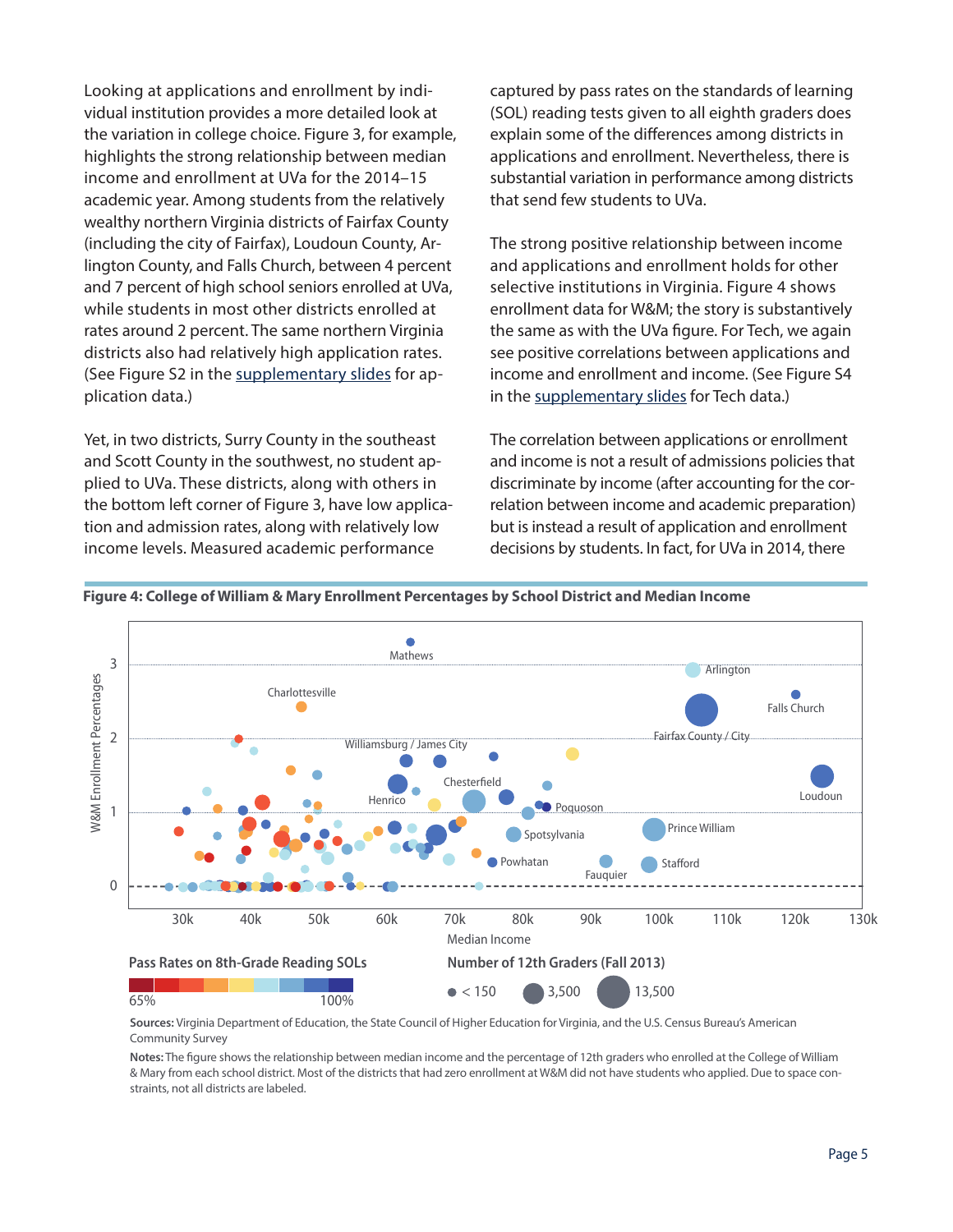is a weak *negative* association between income at the district level and acceptance rates, after controlling for district-level SOL performance. In other words, students from low-income districts who do submit applications are more likely to be accepted to UVa, although this may be because only the highest-achieving students from low- and moderate-income districts submit applications. For W&M, the correlation between income and the acceptance rate is statistically indistinguishable from zero. This evidence is consistent with national studies of highachieving students, which have found that differences in application behavior drive the observed differences between low-income and high-income students in college choice.<sup>8</sup>

#### **Explanations for Variation in College Choice**

Why are students from some school districts, particularly those with relatively low incomes and in rural locations, less likely to apply to selective universities in the same proportions as their peers from highincome districts?

### *Academic Preparation*

Evidence suggests that academic preparation in K-12 plays a role in college choice. Looking back to Figure 2, each dot (representing a district) is colored by the cohort's eighth-grade SOL reading test pass rate. Eighth-grade SOL scores are, on average, lower in low-income districts and correlate negatively with application and enrollment at high-resource institutions. But this explanation is insufficient to account for the magnitude of the observed differences. Not only are there districts with mid-to-high performance on the SOL for which applications to high-resource institutions are quite low, but it also is highly likely that there are a small number of very high-achieving students in the districts with low average achievement who may be well-qualified to succeed at the resource-intensive institutions.9

# *College Application Preparation and Navigation*

Adequate preparation for submitting a college application consists of more than good grades and challenging high school coursework. Choosing a college can be a process that starts years before enrollment and requires purposeful actions over many months,

including taking college achievement tests, such as the SAT or ACT, and submitting financial information via the FAFSA form or the College Board's College Scholarship Service Profile. Some groups of students — for example, first-generation college students or students from low-income families — may find it particularly difficult to negotiate the matching process.

At the local level, school districts — along with community-based organizations — differ in the extent to which they provide students with guidance and assistance. One indicator is test-taking behavior, which is strongly correlated with application behavior.<sup>10</sup> In some districts, sitting for college entrance exams is near universal while in other districts test-takers are a clear minority. For example, districts such as Loudoun County and Greene County describe PSAT testing as free and mandatory, while other districts require students to pay the fee and make the exams optional. In these districts, test-taking requires an active effort on the part of students and their parents.

In the case of the PSAT, participation may be the most important outcome, as the PSAT provides useful practice and an important signal as students begin to seek good college matches. In districts at the 75th percentile of test-taking, 84 percent of students take the PSAT and 71 percent take the SAT, while at the 25th percentile, 35 percent take the PSAT and 44 percent take the SAT, according to the authors' calculations based on data from the Virginia Department of Education.

Evidence from other states shows that universal access to college entrance exams can have large effects on test-taking and enrollment among low-income students. Twenty-five states now require and pay for college entrance exams for all public school eleventh graders. In Michigan, the policy increased four-year college enrollment rates by about 2 percent overall with much larger effects for poor students and those attending schools with a high concentration of lowincome students.11

# *Knowledge about College Choices and Costs*

Students and their families need a great deal of information to make well-informed choices about where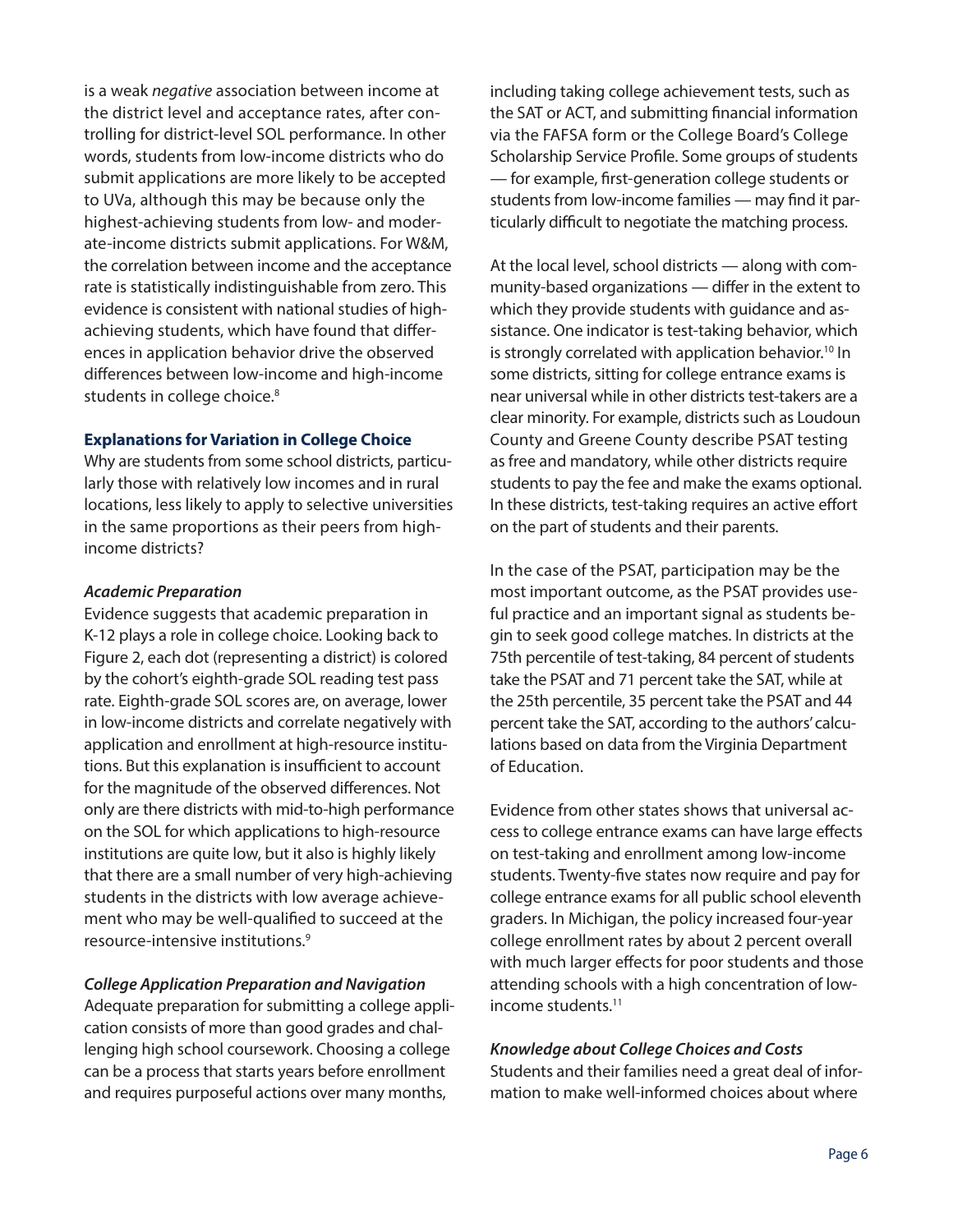to apply or where to attend, including the school's academic quality, the existence and strength of nonacademic programs (such as athletics and performing arts), the community and social environment of the school, and the expected labor market returns of attendance. Students and families also need to know the net price (tuition, fees, room and board, transportation and personal expenses minus financial aid) and the likelihood of admission, because there is little point spending time and energy applying to a school that is unaffordable or unattainable. There is ample evidence, however, to suggest that some students may not have sufficient information to evaluate these factors. The data required to assess them, even if a student is only applying to a small number of colleges, are immense and not always readily available in the public domain.12

A particularly important data point is net cost because students from low- and moderate-income families may not apply if they believe that the most academically competitive colleges are unaffordable. Indeed, total costs of attendance at UVa (\$26,865) and W&M (\$28,570) are appreciably more than at other four-year public universities, such as George Mason University (\$23,081) or Old Dominion University (\$21,523). Private colleges and universities also have total costs of attendance that may seem unaffordable. But the availability of considerable need-based financial aid shifts the accounting considerably, producing realized net costs that often are the lowest at the most selective institutions for low- and moderate-income families. For an in-state student with family income of \$30,000 to \$39,999, the average net price is \$10,896 at UVa and \$6,011 at W&M but \$18,056 at George Mason and \$15,170 at Old Dominion.<sup>13</sup> While paying for any college may remain a burden for many families, students who forgo applying based on posted prices alone do not have full information.

"Knowledge about college" likely varies significantly among students and districts. For students from families in which no parent (or sibling) has completed college, it may be harder to recognize the differences among colleges and the necessary steps for applying.14 In addition, in school districts in which a single

counselor must provide guidance and support to students on very different trajectories, it may be difficult to convey the specialized knowledge needed to guide a small number of students considering selective colleges and universities.

The Expanding College Opportunities Project, an experimental program run by one of this brief's coauthors (Turner) and Caroline Hoxby of Stanford University, provided personalized information about application strategies and net prices to high-achieving students from low-income families. Turner and Hoxby found that after receiving this information, there was not only a significant increase in applications and enrollment at high-resources colleges and universities but students also considered a college's academic quality to be very important, while students in the control group did not use information about graduation rates, institutional resources, or peer ability in assessments of differences among colleges.<sup>15</sup>

#### **Policy Opportunities**

There are many reasons why policymakers may wish to address the wide variation across school districts in college choice and enrollment at Virginia's most resource-intensive universities. With increasing returns to collegiate attainment, failure to address observed differences in enrollment may exacerbate intergenerational inequality and limit economic growth. Within the state, large differences in enrollment at the most resource-intensive universities tied to where students grow up may raise questions about the extent to which publicly funded institutions benefit only those from the most affluent communities.

In addition, while it is common to read press reports extolling the virtues of collegiate attainment in terms of improved labor market outcomes, attending college is not without costs and risks. Poor college choices may leave students burdened with debt and few labor market benefits.16 Indeed, because college success depends on individual engagement, skills, and interests, it is imperative for students to understand that they have a rich and multidimensional set of choices in Virginia, as well as across the nation. So what can be done? There is ample room for policy innovation to develop replicable and scalable ap-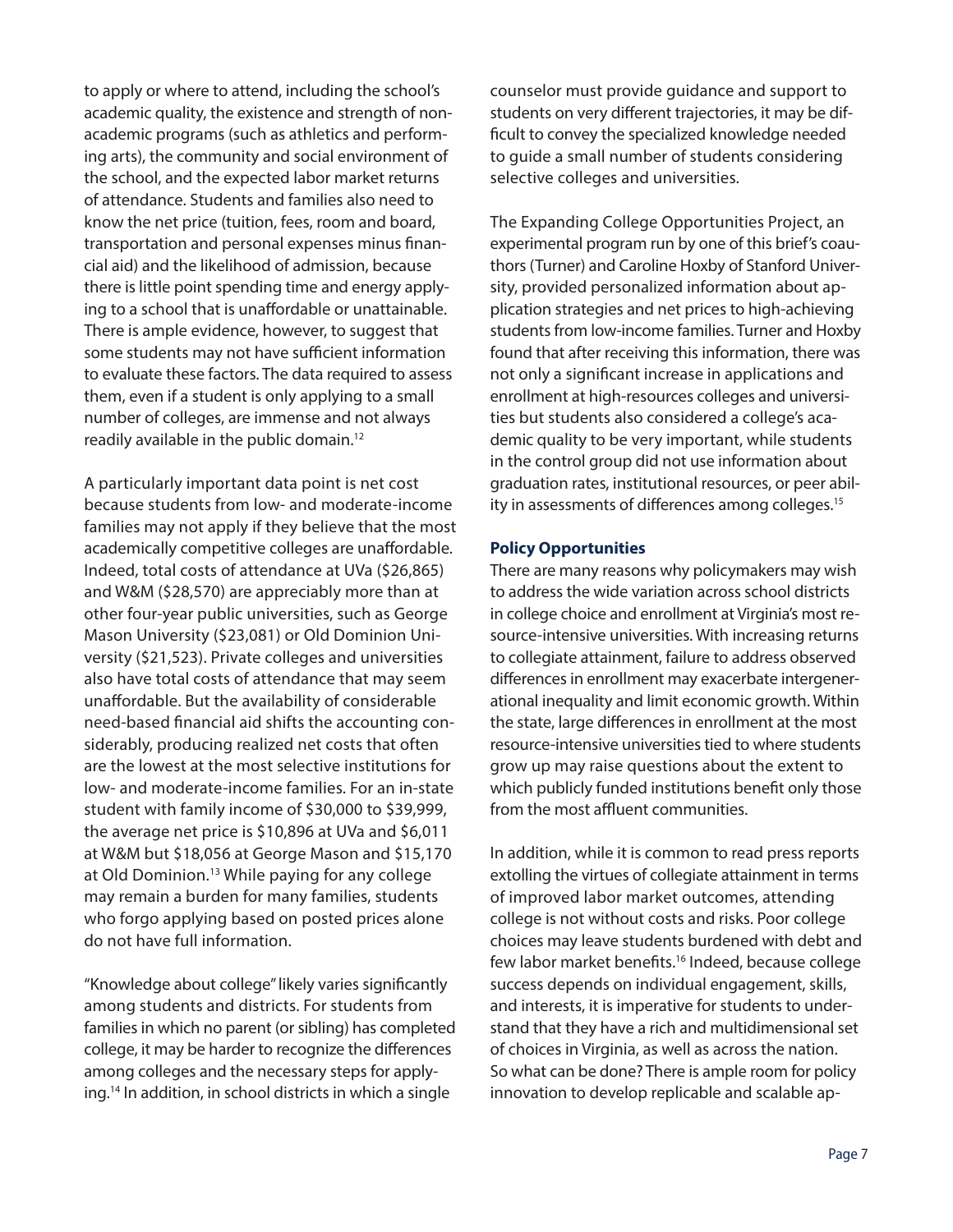proaches for improving college matching and accessibility. State government, colleges and universities, and school districts all can play key roles.

A first step is diagnosis: rich data that are increasingly collected at the state and district levels provide a way to identify where students, schools, and districts lag in college-preparation steps, including achievement test-taking, FAFSA filing, and college application behavior. For example, are college-ready students taking the appropriate steps to navigate the application process by taking tests like the PSAT and SAT? Do students who are likely eligible for financial aid complete the FAFSA early in the college choice process?

A second step is to employ and evaluate innovative strategies to assist students with the college choice process. As one example, the nonprofit College Advising Corps is serving twenty-eight high schools or nearly 6,000 seniors with near-peer advisers dedicated to college choice; this model provides direct assistance to students, along with an opportunity to learn about the barriers to college enrollment identified in Virginia schools.17 Models from other states, such as the HAIL Scholars initiative in Michigan, provide clear demonstrations of how targeted outreach efforts can improve college choice and attainment.<sup>18</sup>

Finally, the responsibility for improving college choice cannot be placed solely on high schools. Colleges and universities in the state — particularly those with the greatest resources — need to invest in strategies to work effectively with high schools and to communicate with students and parents about college options, admission processes, and net-price expectations. Even as the need to address these challenges is imperative, it is important to recognize that the challenges are formidable and complex, requiring innovation and evaluation over a sustained horizon. But the payoff could be substantial: in addition to benefitting students, improving college choice would strengthen the role of colleges and universities as engines of opportunity, ultimately contributing to economic growth.

Emily E. Cook is an economics Ph.D. candidate at the University of Virginia. Jessie Romero is an economics writer in the Research Department of the Federal Reserve Bank of Richmond, and Sarah Turner is university professor of economics and education, Souder family professor, at the University of Virginia.

## **Endnotes**

- <sup>1</sup> This paper is adapted from a presentation given at the Federal Reserve Bank of Richmond in September 2017.
- <sup>2</sup> These three institutions received greater operational autonomy ("charter" status) in exchange for their commitments to meet statewide higher education policy goals as part of the 2005 Restructured Higher Education Financial and Administrative Operations Act.
- <sup>3</sup> See David H. Autor, ["Skills, Education, and the Rise of Earn](https://doi.org/10.1126/science.1251868)[ings Inequality among the 'Other 99 Percent,](https://doi.org/10.1126/science.1251868)'" *Science*, May 23, 2014, vol. 344, no. 6186, p. 843 (article available with subscription).
- 4 Virginia is home to fifteen four-year, public universities, twenty-three community colleges, and forty-four nonprofit private colleges.
- <sup>5</sup> Inequality in resources across higher education institutions is unambiguous and can be reconciled with an economic model that assumes complementarity between student ability and resources. See James M. Sallee, Alexandra M. Resch, and Paul N. Courant, ["On the Optimal Allocation of Students and Re](https://doi.org/10.2202/1935-1682.1871)[sources in a System of Higher Education,](https://doi.org/10.2202/1935-1682.1871)" *B.E. Journal of Economic Analysis and Policy*, June 2008, vol. 8, no. 1, pp. 1–26 (article available with subscription).
- 6 A similar story links college attendee income to institutional resources. Figure S5 in the [supplementary slides](https://www.richmondfed.org/-/media/richmondfedorg/publications/research/economic_brief/2017/pdf/uva_supplementary_slides.pdf) shows the 2014 median income of young alumni of these institutions plotted against 2013 instructional expenditures. There is a strong positive correlation between institutional resources and median income within both public and private university types, with the strongest correlation evidenced by public institutions. Again, the correlation between institutional resources and alumni incomes is affected both by institutional resources and by student characteristics that vary across institutions. Nonetheless, there is a broader literature that identifies causal estimates of the return to education.
- <sup>7</sup> See Kristen Blagg and Matt Chingos, "Choice Deserts: How [Geography Limits the Potential Impact of Earnings Data on](https://www.urban.org/research/publication/choice-deserts-how-geography-limits-potential-impact-earnings-data-higher-education)  [Higher Education,](https://www.urban.org/research/publication/choice-deserts-how-geography-limits-potential-impact-earnings-data-higher-education)" Urban Institute Research Report, December 13, 2016. The authors discuss what they describe as "choice deserts" — geographic areas where students have few well-matched options. This evidence raises an important question about whether students who choose colleges based on proximity are limited by financial capacity to live away from home, preference for being near home, or by lack of information about options in a more broadly defined market.